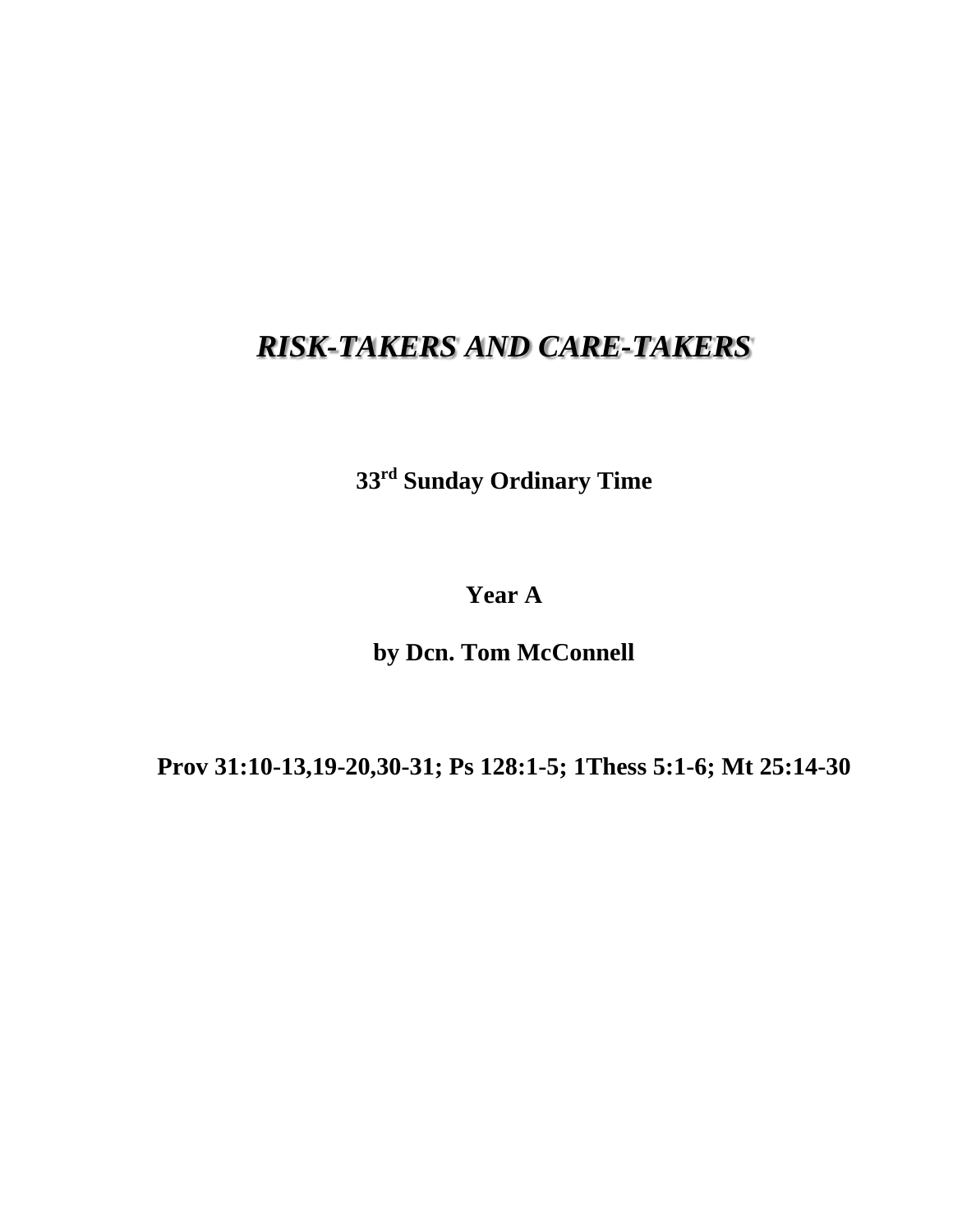**A man got mad at God. "God," he said, I've been praying daily for three years that I should win the state lottery. You told us to ask and we shall receive. How come I never received all these three years I've been asking?" Then he heard the voice of God, loud and clear. "My dear son," says God. "Before you ask me again, please do me a favor…and buy a lottery ticket."**

**Now, this is not supposed to be a promotional for state lotteries. But rather, it illustrates the saying: "If you wanna win, you gotta play." There are two kinds of people in our churches today: risk-takers and care-takers. The problem with care-takers is that they might show up at the under-taker's with little to show for the lives they have lived. Jesus warns us against this in today's Parable of the Talents.**

**In the parable we hear about "***a man going on a journey who summoned his servants and entrusted his property to them; to one he gave five talents, to another two, to another one, to each according to his ability***" (Matt 25:15). From the beginning of the story, we're told that the servant who received just one talent is a man of little ability.**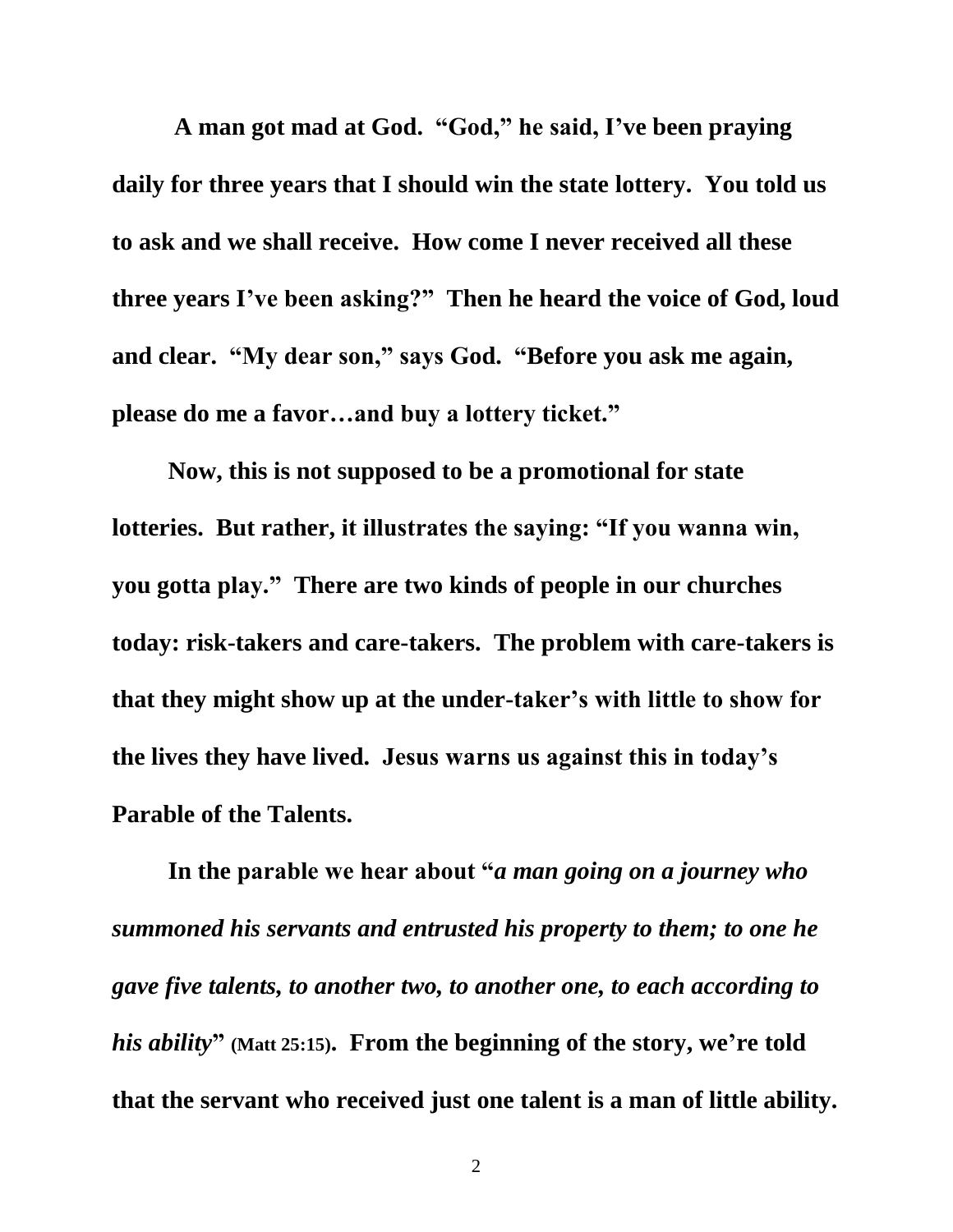**He's not a genius. Yet it's interesting to note that the master has a talent even for his relatively disabled servant. All of God's children have got their talents, even those who appear to have very minimal abilities in comparison with the more gifted children.**

**The master departs and the first two servants "went off at once and traded" with their talents. The third servant, on the other hand, digs a hole in the ground and buries his one talent. Why does he do that? Because he's afraid that he's going to lose it if he trades with it. He must have reasoned something like this: "***Well, those with more talents can afford to take a risk. If they lost a talent, they could make it up later. But me, I have only one talent. If I lose it, end of story! So, I better play it safe and just take care of it.***" Many of us in the church are like this third servant. Because we don't see ourselves as possessing many outstanding gifts and talents, we conclude that there's nothing that we ought to do. Do you know a woman who loves to sing, but who won't join the choir because she's afraid that she's not gifted with a golden voice? Do you know a man who would like to spread the gospel, but is afraid he doesn't know**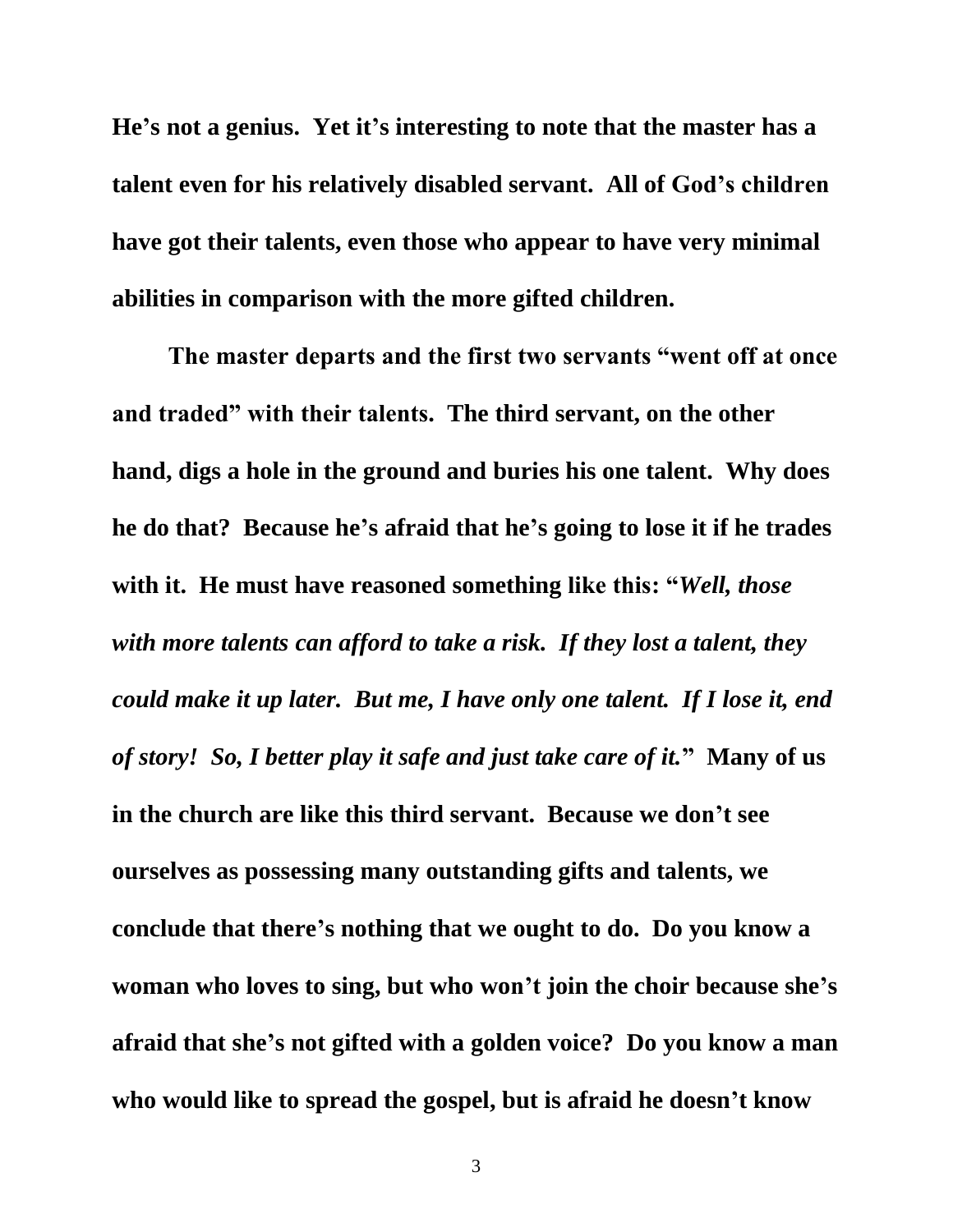**enough Bible and theology? When people like this end up doing nothing, they're following in the footsteps of the third servant who buried his one talent in the ground.**

**The surprise in the story comes when the master returns and demands an account from the servants. First, we discover that even though the first servant with five talents had made five more talents, and the second servant with two talents had made two more talents, both of them receive exactly the same compliment: "***Well done, good and faithful servant; you have been trustworthy in a few things, I will put you in charge of many things; enter into the joy of your master***" (verses 21, 23). They are rewarded, not in proportion to how many talents each has made, but in proportion to how many talents each of them started off with. Booker T. Washington was right on target when he once said that "***Success is to be measured not so much by the position that one has reached in life, as by the obstacles that one has overcome while trying to succeed.***"**

**There are more reasons than one why the third servant decided to hide his talent. Maybe he compared himself to the other** 

4